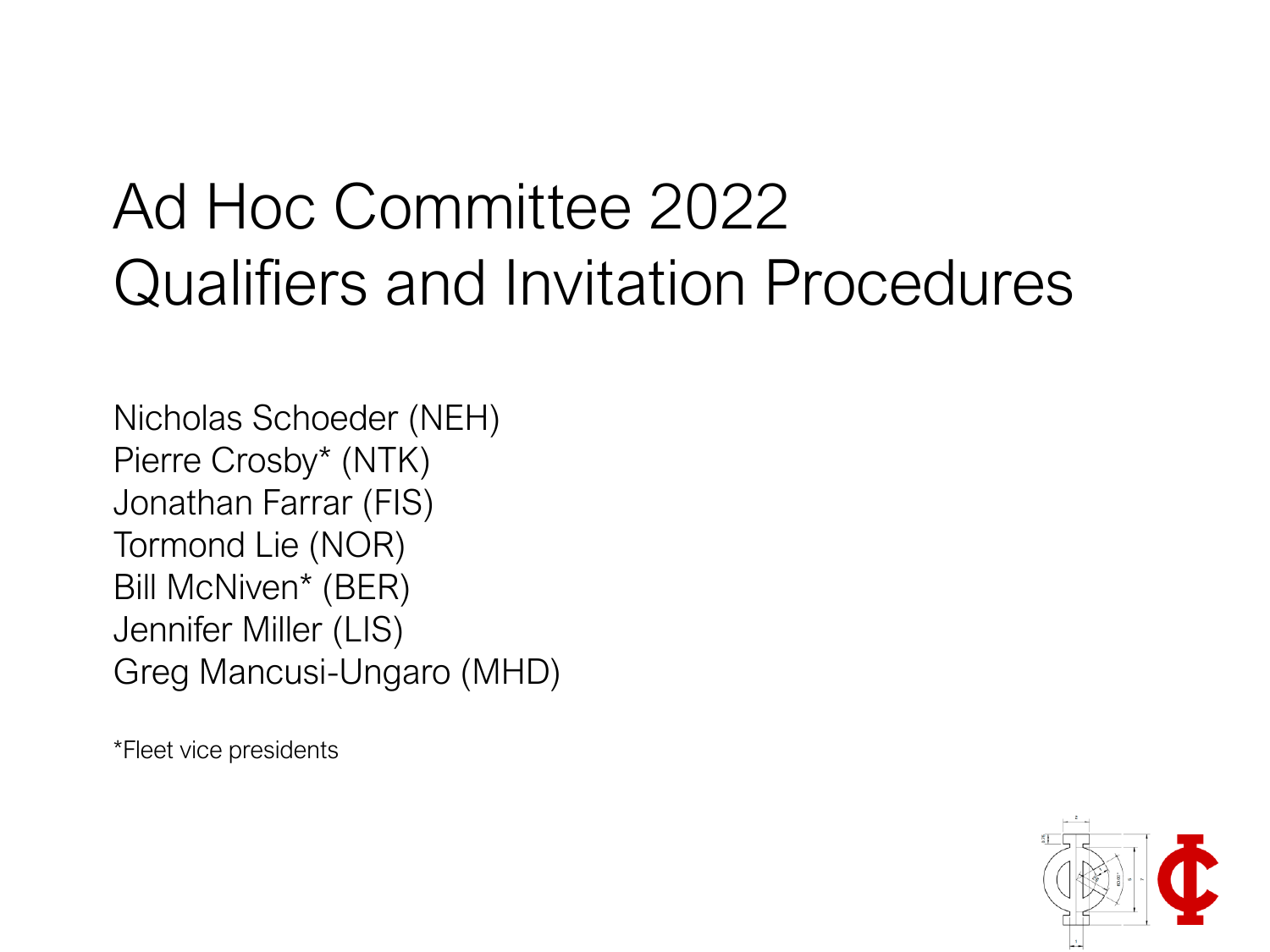## Progress to date

- The committee has met over Zoom three time from a total of 5 hours, email exchanges between meeting
- Passion for this topic
- Strong consensus on raising the qualifier standards to seven (or eight) races and raising the standard from 3 boats participating to 3 boats starting
- Passionate discussion on tiebreakers for second invitations
	- Inequities of current tiebreakers discussed
	- Many new procedures have been imagined and are being researched/reviewed
	- Final proposal is very different from initial ideas
- March 19 meeting postponed not yet rescheduled

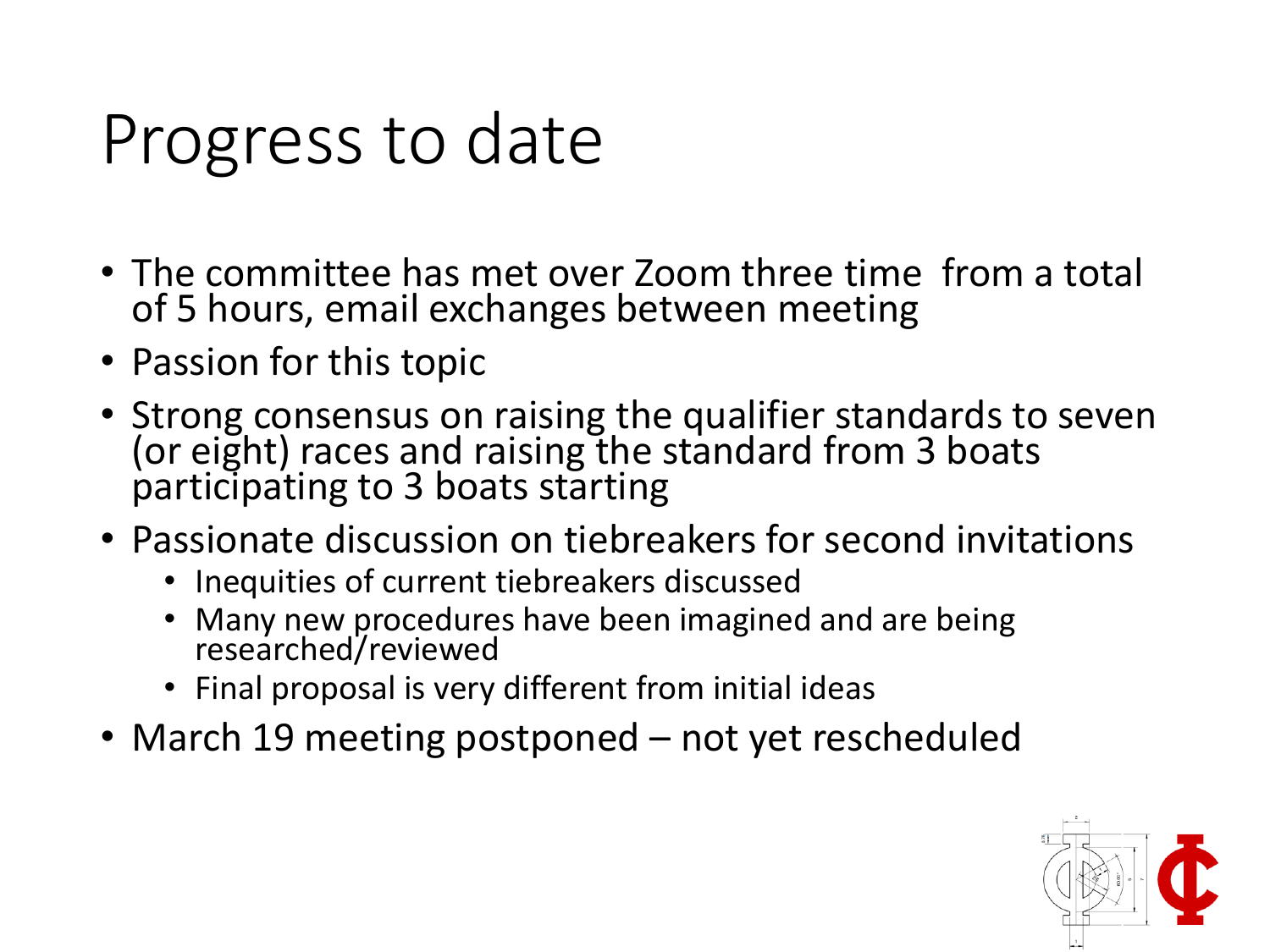#### Brief summary of results: **Qualifiers**

• Raise the qualifier standard to 8 races (from 4) and to boats that start (from boats that race)

Existing Language:

CR 4.1.b.1 (existing): *Qualifying series is defined as a series of four or more races in each of which at least three boats race.*

The proposed language makes two small adjustments to the existing language

CR 4.1.b.1 (proposed): *Qualifying series is defined as a series of eight or more races in each of which at least three boats start.*

- No desire to raise number of boats required until fleet definition changes
- Unanimous opinion of the committee.

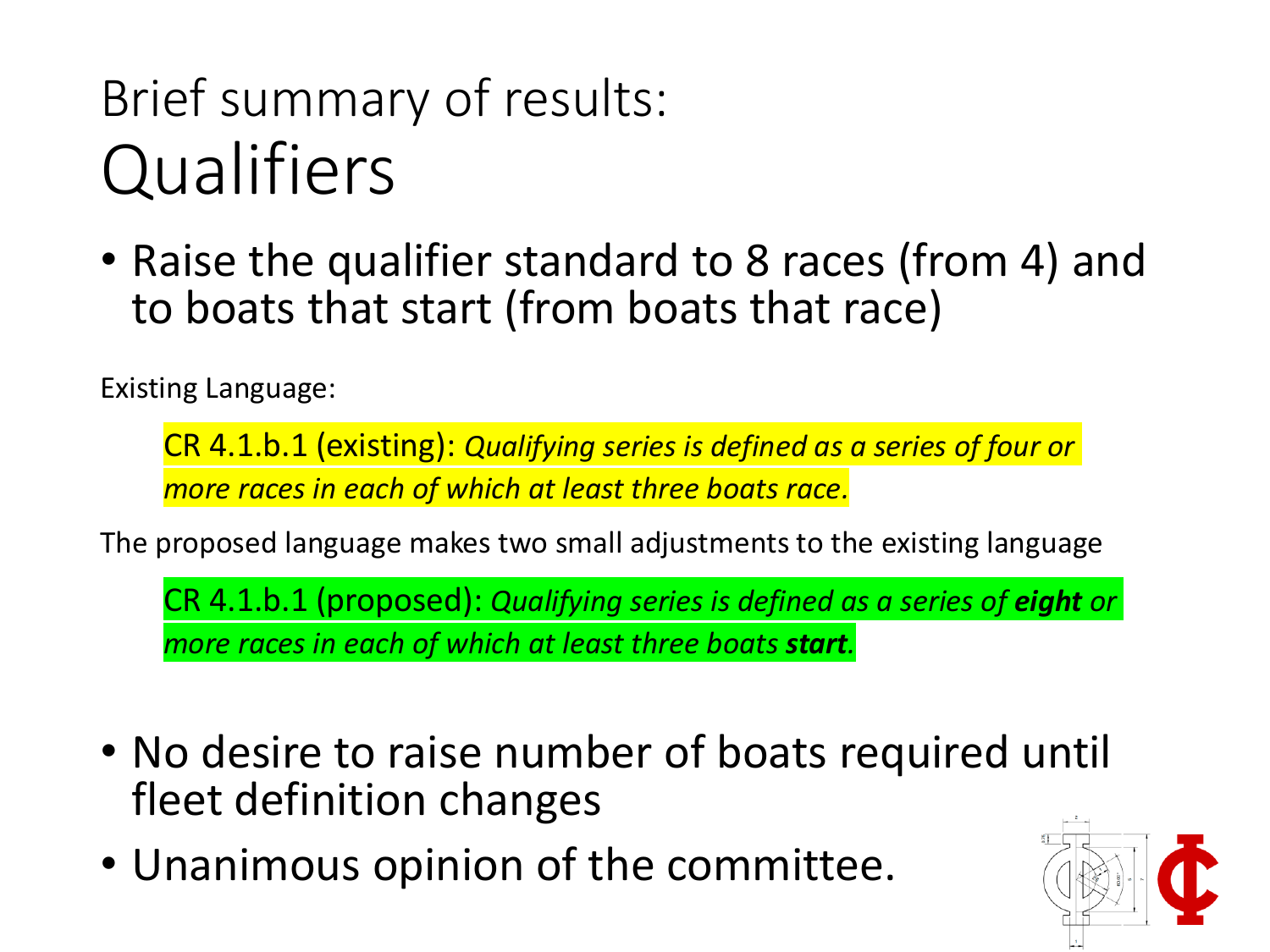#### Brief summary of results: Tiebreakers

- Biases in current tie-breakers documented
	- Average Participation over a qualifier awards the tie to the fleet that sailed the shortest qualifier
	- Qualifier Length biased towards fleet that have longer sailing seasons or more consistent residents; biased against Fleets in summer communities -- where people often come and go month to month
	- # Registered boats is artificial might not correlate to boats that could be used in a championship
- Committee worked hard to develop new tiebreaker ideas that are more equitable

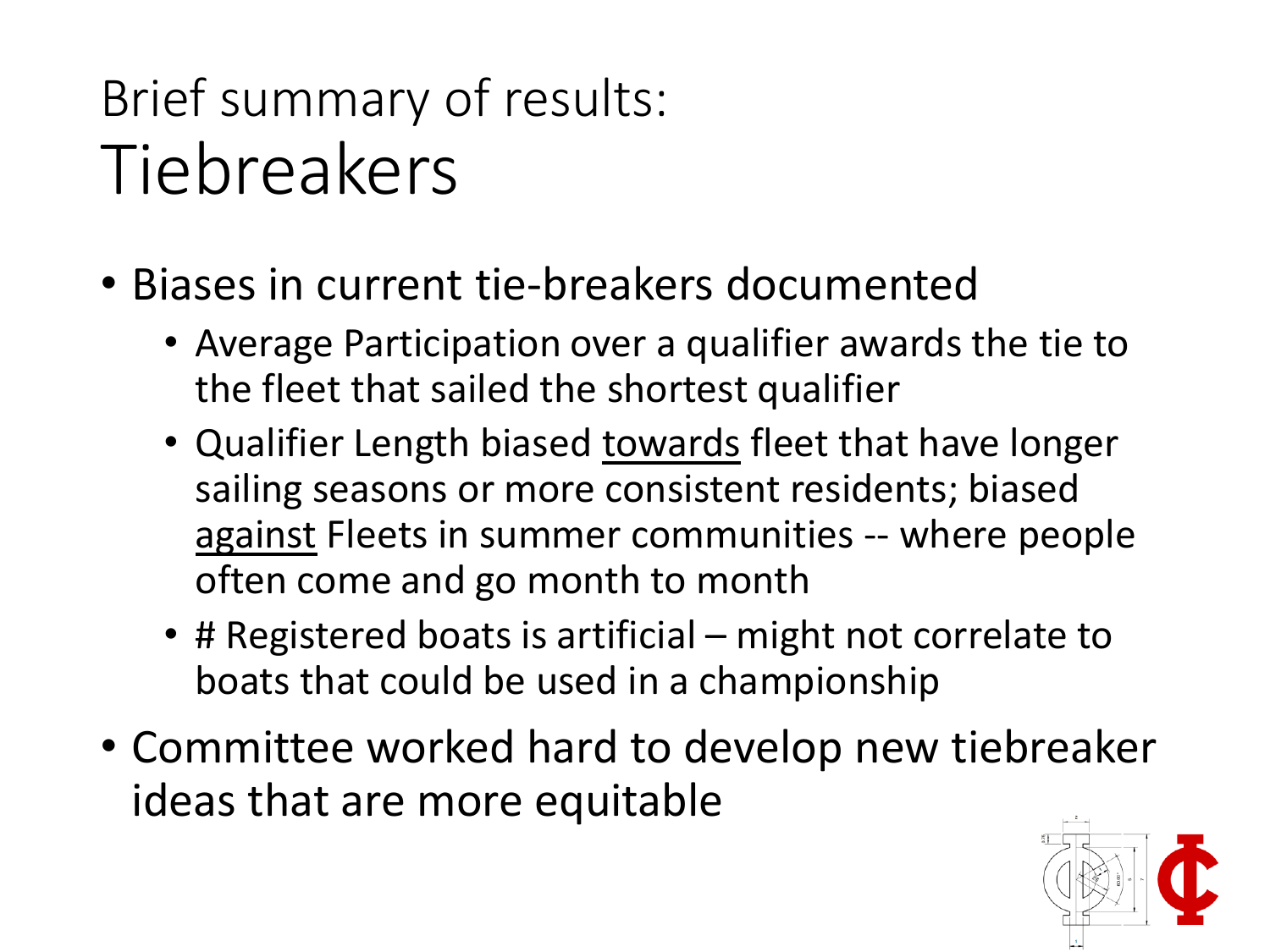## Many different ideas for new tiebreakers were explored

- # days in a season where races were complete
- Who beat who in the prior World Championship
- An artificial index that attempted to look at Fleet participation at interfleet events, and events that a Fleet hosted.
- An extension of the Fleet Size methodology

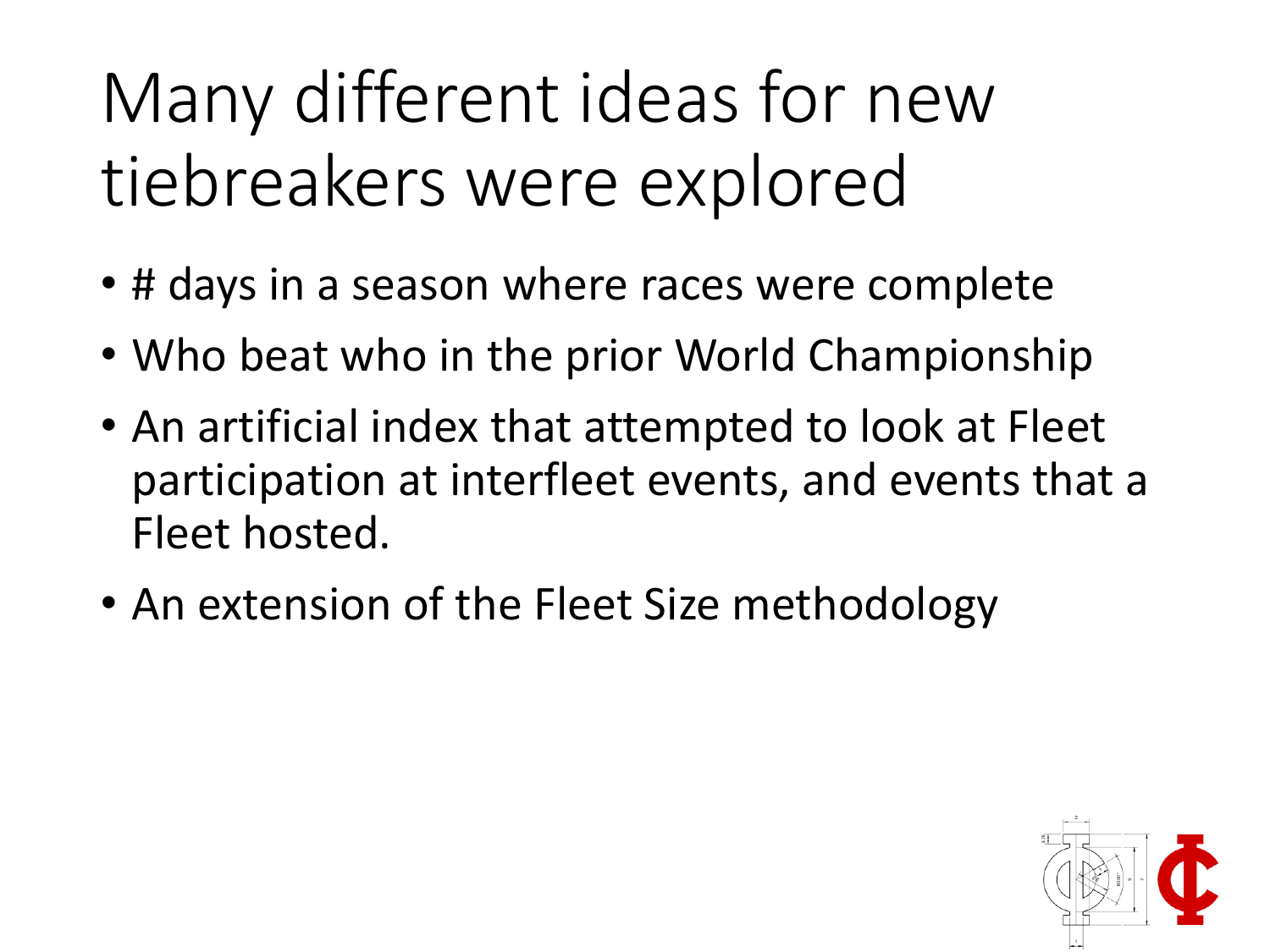## Many different ideas for new tiebreakers were explored

- # days in a season where races were complete
	- **Surprisingly hard to administer**
- Who beat who in the prior World Championship
	- **Intriguing, but perhaps only as an ultimate tiebreaker (instead of drawing lots)**
- An artificial index that attempted to look at Fleet participation at interfleet events, and events that a Fleet hosted
	- **Much too complicated**
- An extension of the Fleet Size methodology
	- **Seemed to have the most advantages**

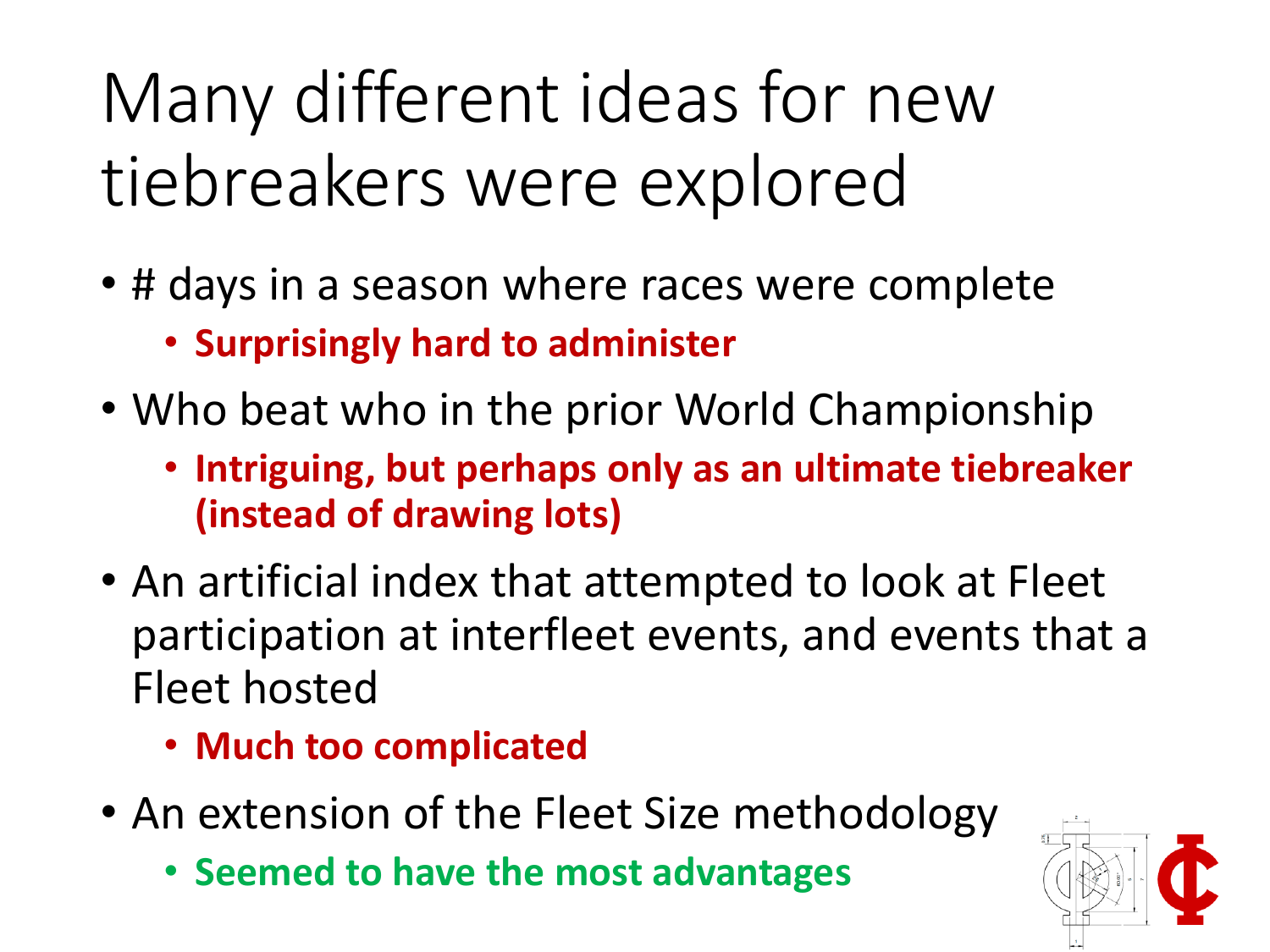# Proposed new tiebreaker: Extension of Fleet Size Procedure

- If fleets are tied according to the number of boats that have finished four or more races in their qualifier, are they still tied when the number of boats that finish **FIVE** races is considered??
- If tied at five races, are they still tied at six? At seven. At eight, etc… Eventually the tie is broken
- The new process is decisive, easy to understand, and easy to administer
- Rewards the fleet that put the most boats on the line for the most races
- Eliminates almost all of the short qualifier/long qualifier biases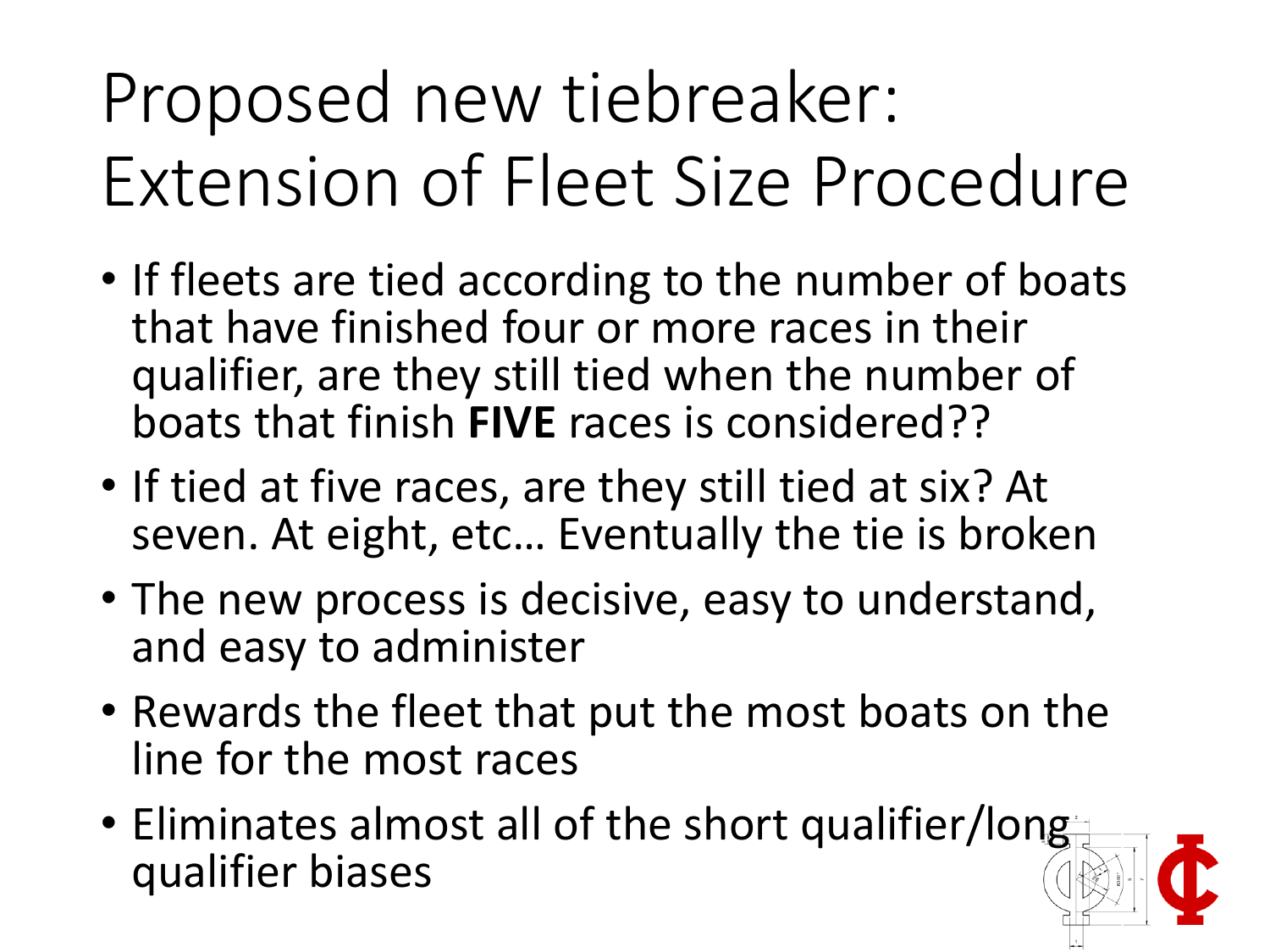# Very Simple Process

(no math required, only counting)

1: Count number of Finishes/boat

|                 |                       |                 |                 | $\sim$ $\sim$ $\sim$ $\sim$<br>$\mathbf{I}$<br>ັບ |                 |                 |                 |                  | <b>ULLITIOTICS/ NUUL</b> |                |  |                 |
|-----------------|-----------------------|-----------------|-----------------|---------------------------------------------------|-----------------|-----------------|-----------------|------------------|--------------------------|----------------|--|-----------------|
|                 |                       |                 |                 |                                                   |                 |                 |                 |                  |                          |                |  |                 |
| race count      |                       |                 |                 |                                                   |                 |                 |                 |                  |                          |                |  |                 |
| $\mathbf{1}$    | $\overline{2}$        | 3               | 4               | 5                                                 | 6               | $\overline{7}$  | 8               | 9                | 10                       | 11             |  |                 |
| R <sub>10</sub> | R11                   | R <sub>15</sub> | R <sub>16</sub> | R17                                               | R <sub>18</sub> | R <sub>19</sub> | R <sub>20</sub> | R21              | R <sub>22</sub>          | R23            |  | <b>Finishes</b> |
| 3               | $\overline{2}$        | $\overline{2}$  | 1               | $[4]$                                             | $\overline{3}$  | $\mathbf{1}$    | $[5]$           | 3                | $2^{\circ}$              | $\overline{2}$ |  | <b>11</b>       |
| $\mathbf{1}$    | RDG-2                 | $[4]$           | 4               | 3                                                 | $\overline{2}$  | 4               | $\mathbf{1}$    | $\overline{2}$   | $[7]$                    | 3              |  | 11              |
| $\overline{4}$  | 1                     | [6]             | $\overline{2}$  | $\overline{2}$                                    | $[9]$           | 6               | $2^{\circ}$     | $\mathbf{1}$     | 6                        | 6              |  | 11              |
| RDG-4           | RDG-4                 | $[5]$           | 3               | $[5]$                                             | $\mathbf{1}$    | 5               | 4               | 5                | 4                        | 4              |  | 11              |
| RDG -4.9        | RDG-4.9               | 3               | 5               | 1                                                 | $\overline{4}$  | $\overline{2}$  | $[9]$           | 4                | [8]                      | 8              |  | 11              |
| $\overline{2}$  | <b>RET-10</b>         | $\mathbf{1}$    | 6               | 6                                                 | [8]             | $\mathbf{3}$    | 8               | 6                | $\mathbf{1}$             | $\overline{7}$ |  | 10              |
| 5               | $\overline{3}$        | $[DNC-10]$      | $[DNC-10]$      | <b>DNC-10</b>                                     | $\overline{7}$  | $\overline{7}$  | 6               | $\overline{7}$   | 3                        | $\mathbf{1}$   |  | $\overline{8}$  |
| $[DNC-10]$      | $[DNC-10]$            | <b>DNC-10</b>   | <b>DNC-10</b>   | <b>DNC-10</b>                                     | 6               | 9               | $\overline{7}$  | 8                | 5                        | 5              |  | $6\overline{6}$ |
|                 | $[DNC-10]$ $[DNC-10]$ | <b>DNC-10</b>   | <b>DNC-10</b>   | <b>DNC-10</b>                                     | 5 <sup>1</sup>  | 8               | $\overline{3}$  | <b>DNC-10</b>    | <b>DNC-10</b>            | <b>DNC-10</b>  |  | $\overline{3}$  |
|                 |                       |                 |                 |                                                   |                 |                 |                 |                  |                          |                |  |                 |
|                 |                       |                 |                 |                                                   |                 |                 |                 |                  |                          |                |  |                 |
|                 | Boats finishing >=    |                 | 4 races         | 5 races                                           | 6 races         | 7 races         | 8 races         | 9 races          | 10 races                 | 11 races       |  |                 |
|                 | (NAN teams)           |                 | 8               | 8                                                 | 8               |                 | $\overline{7}$  | $6 \overline{6}$ | $6\overline{6}$          | 5              |  |                 |
|                 |                       |                 |                 |                                                   |                 |                 |                 |                  |                          |                |  |                 |

2: Determine #boats finishing for each race count

3: Compare to the other tied fleet's participation

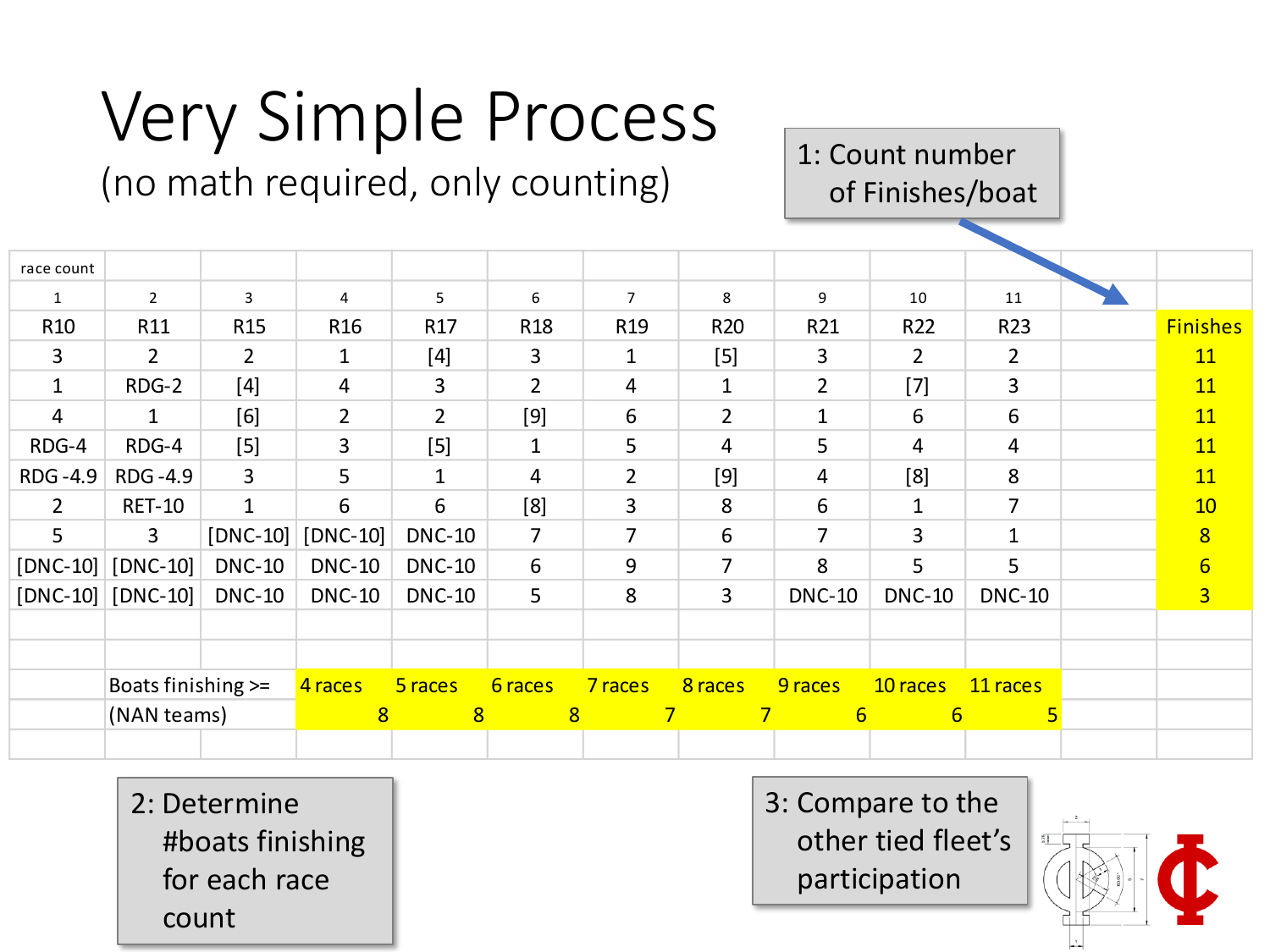### How Does it Work?

#### Example 1

|   | #fin $4$ | #fin 5 | #fin 6 | #fin 7 | #fin 8 | #fin 9                   | #fin 10 | #fin 11                  | #fin 12 |
|---|----------|--------|--------|--------|--------|--------------------------|---------|--------------------------|---------|
| ∼ | 10       | ᅩ◡     |        |        |        | $\overline{\phantom{0}}$ | $\sim$  | $\overline{\phantom{0}}$ |         |
|   | ᅶ        | ᅩ◡     |        |        |        |                          |         |                          |         |

Fleet  $C_{(fin7)}$  wins the tiebreaker

#### Example 2 (2021 Qualifier Results)

|                  | #fin4 | #fin5 | #fin6 | #fin7 | #fin8               | #fin9 | #fin10 | #fin11 | #fin12 |
|------------------|-------|-------|-------|-------|---------------------|-------|--------|--------|--------|
| CHE <sub>2</sub> |       |       |       | $8*$  |                     |       |        |        |        |
| FIS <sub>1</sub> |       |       |       | $R*$  | $\mathsf{Q}$ $\ast$ |       |        |        |        |
| NAN <sub>3</sub> |       |       |       |       |                     |       |        |        |        |

Tiebreaker Results: FiS(fin8), CHE (fin7), NAN

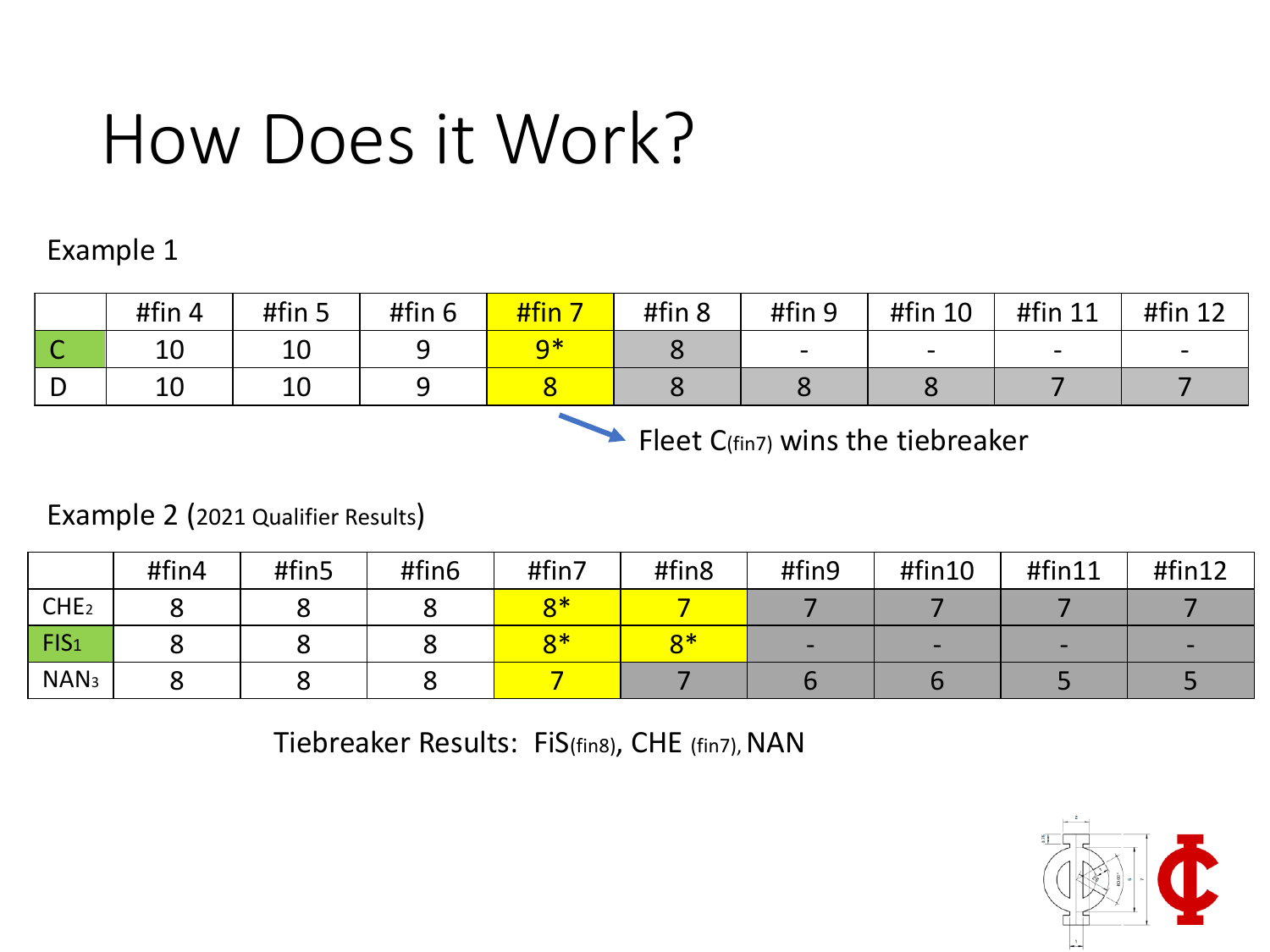# Open issue

• Still some pending discussions on what do in the (rare) situation that two fleets are still tied when the fleet with the shorter qualifier "runs out of races"

Scenario 4: Fleet G sailed a 9-race qualifier and Fleet H sailed a 12-race qualifier

|   | #fin 4 | #fin 5 | #fin 6 | #fin 7 | #fin 8 | #fin 9 | #fin 10 | #fin 11 | #fin 12 |
|---|--------|--------|--------|--------|--------|--------|---------|---------|---------|
| v |        |        |        |        |        |        |         |         |         |
|   |        |        |        |        |        |        |         |         |         |

- The committee consensus seems to be that Fleet H has sailed the more rigorous qualifier and should win
- Minority view -- prejudicial against short qualifiers (use results from prior World Championship to break this tie)
- It seems likely that the committee will propose language that favors Fleet H
	- Ties that extend to this level are anticipated to be very rare.
	- The consensus outcome (Fleet H) is easy to defend
	- The language will be much simpler, and easier to implement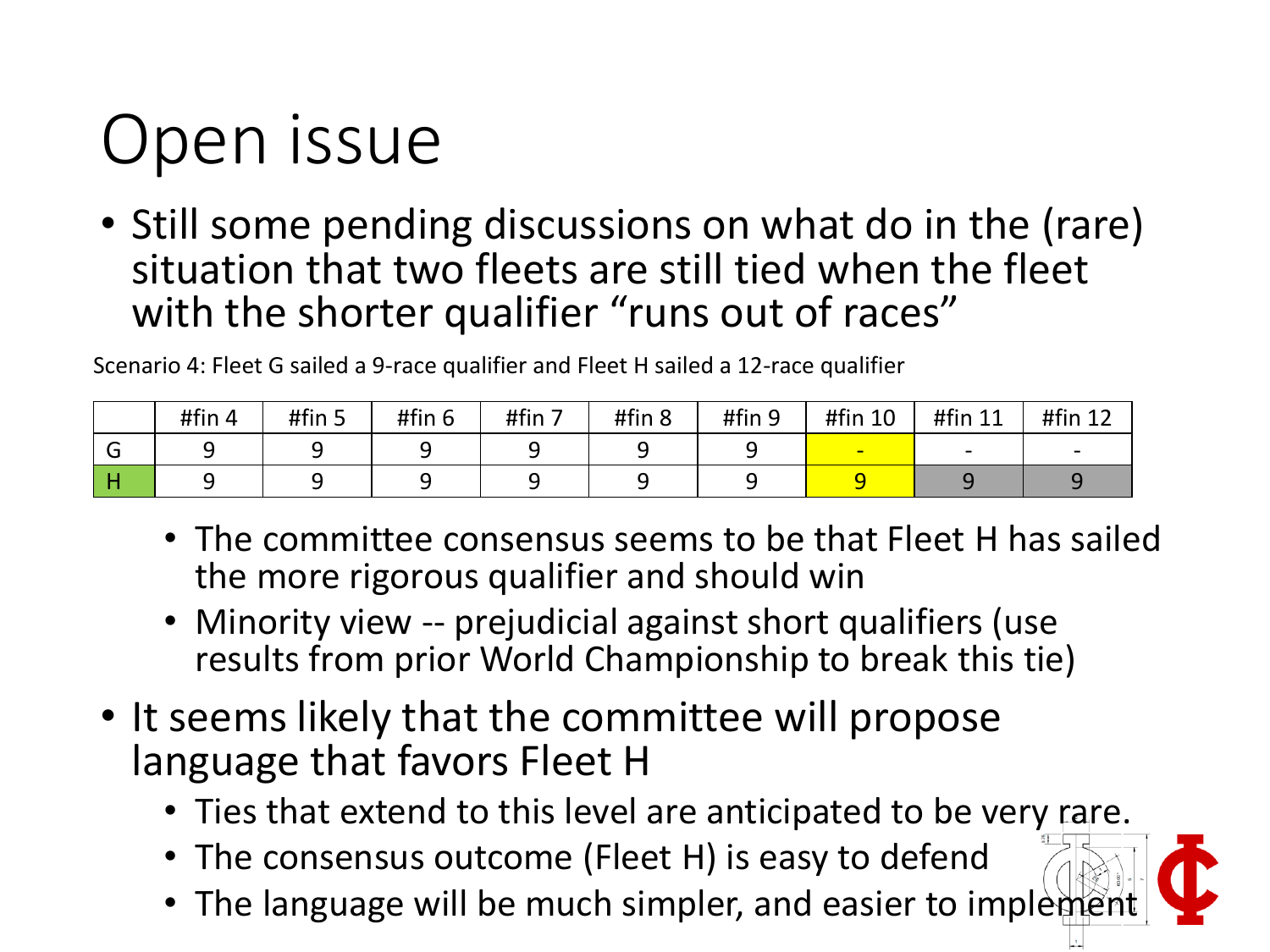### Next Steps

- Prepare a real proposal
- Socialize with other Fleets
	- Eight Fleets represented on the committee
	- Chester, Sweden, Manhattan, San Francisco, St. Mawes not represented.
- Final proposal could be ready mid-April
- Exec Committee decision attempt to enact quickly? (to make applicable to 2022 racing) or wait and apply to 2023